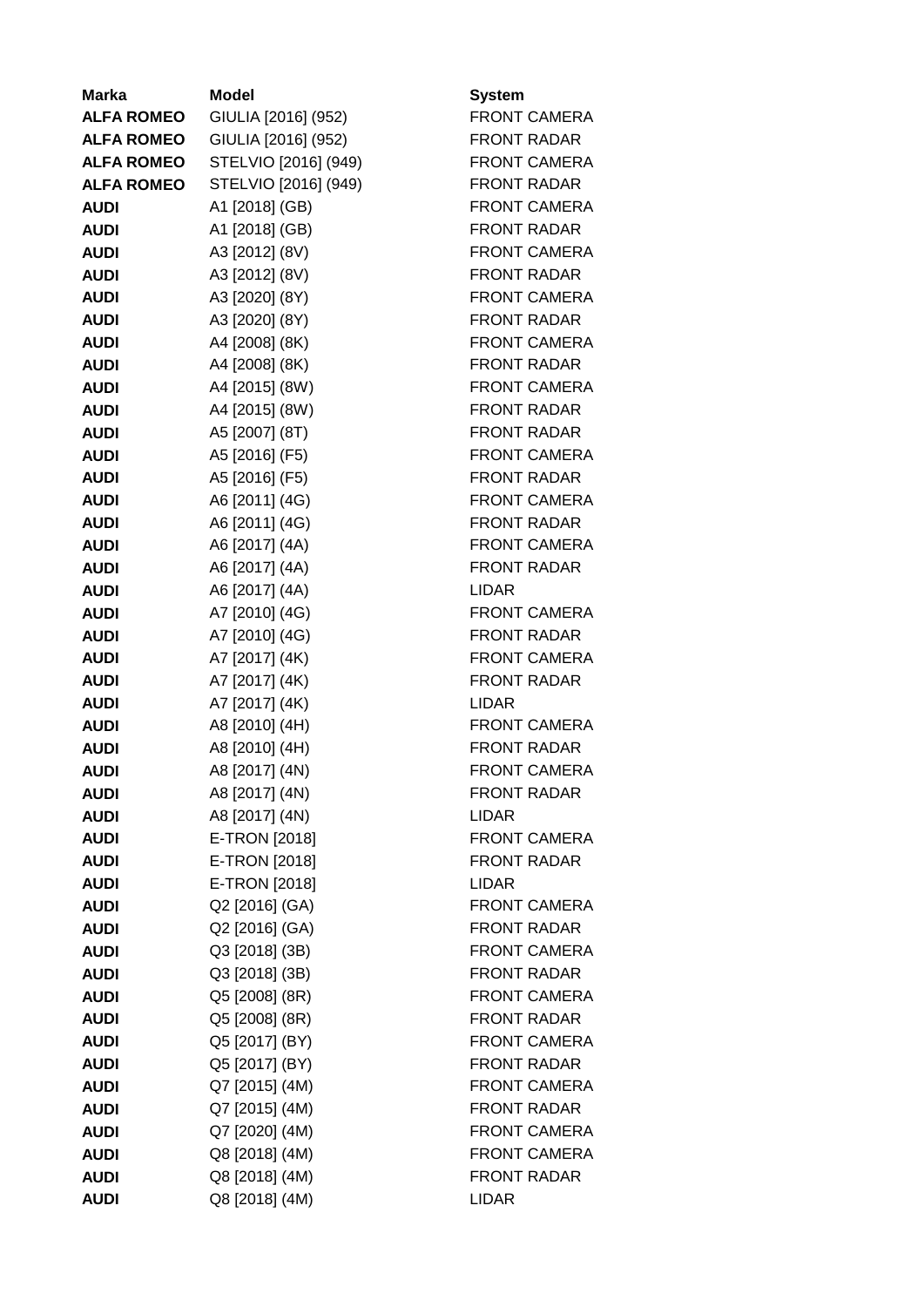| <b>AUDI</b>     | TT [2014] (8S)                    | <b>FRONT CAMERA</b> |
|-----------------|-----------------------------------|---------------------|
| <b>BMW</b>      | 1 [2011] (F20)                    | <b>FRONT RADAR</b>  |
| <b>BMW</b>      | 2 [2014] (F22/F23)                | <b>FRONT RADAR</b>  |
| <b>BMW</b>      | 2 Active Tourer [2014] (F45/ F46) | <b>FRONT RADAR</b>  |
| <b>BMW</b>      | 3 [2011] (F30)                    | <b>FRONT RADAR</b>  |
| <b>BMW</b>      | 3 [2018] (G20)                    | <b>FRONT RADAR</b>  |
| <b>BMW</b>      | 4 [2013] (F32)                    | <b>FRONT RADAR</b>  |
| <b>BMW</b>      | 5 [2010] (F10)                    | <b>FRONT RADAR</b>  |
| <b>BMW</b>      | 5 [2017] (G30)                    | <b>FRONT RADAR</b>  |
| <b>BMW</b>      | 6 [2010] (F06-F12-F13)            | <b>FRONT RADAR</b>  |
| <b>BMW</b>      | X6 [2014] (F16)                   | <b>FRONT RADAR</b>  |
| <b>BMW</b>      | X6 [2019] (G06)                   | <b>FRONT RADAR</b>  |
| <b>BMW</b>      | X7 [2019] (G07)                   | <b>FRONT RADAR</b>  |
| <b>BMW</b>      | Z4 [2018] (G29)                   | <b>FRONT RADAR</b>  |
| <b>CITROEN</b>  | BERLINGO 3 [2018] (K9)            | <b>FRONT CAMERA</b> |
| <b>CITROEN</b>  | C1 [2014]                         | <b>FRONT CAMERA</b> |
| <b>CITROEN</b>  | C3 [2016] (B61)                   | <b>FRONT CAMERA</b> |
| <b>CITROEN</b>  | C3 AIRCROSS [2017] (A88)          | FRONT CAMERA        |
| <b>CITROEN</b>  | C4 [2020] (C41)                   | <b>FRONT CAMERA</b> |
| <b>CITROEN</b>  | C4 CACTUS [2014]                  | <b>FRONT CAMERA</b> |
| <b>CITROEN</b>  | C4 SPACETOURER [2018]             | <b>FRONT CAMERA</b> |
| <b>CITROEN</b>  | C5 AIRCROSS [2019] (C84)          | <b>FRONT CAMERA</b> |
| <b>CUPRA</b>    | ATECA [2019]                      | <b>FRONT CAMERA</b> |
| <b>CUPRA</b>    | ATECA [2019]                      | <b>FRONT RADAR</b>  |
| <b>CUPRA</b>    | FORMENTOR [2020] (KM)             | <b>FRONT CAMERA</b> |
| <b>CUPRA</b>    | FORMENTOR [2020] (KM)             | <b>FRONT RADAR</b>  |
| <b>CUPRA</b>    | LEON [2019] (KL)                  | <b>FRONT CAMERA</b> |
| <b>CUPRA</b>    | LEON [2020] (KL)                  | <b>FRONT RADAR</b>  |
| <b>DS</b>       | DS3 CROSSBACK [2018]              | <b>FRONT CAMERA</b> |
| <b>DS</b>       | DS7 [2018] (X74)                  | <b>FRONT CAMERA</b> |
| <b>FIAT</b>     | 500e [2020] (332)                 | <b>FRONT CAMERA</b> |
| <b>FIAT</b>     | 500X [2015] (334)                 | <b>FRONT CAMERA</b> |
| <b>FIAT</b>     | 500X [2015] (334)                 | <b>FRONT RADAR</b>  |
| <b>FIAT</b>     | DUCATO FL [2014] (290)            | <b>FRONT CAMERA</b> |
| <b>FIAT</b>     | TIPO [2015] (356)                 | <b>FRONT CAMERA</b> |
| <b>FIAT</b>     | TIPO [2015] (356)                 | <b>FRONT RADAR</b>  |
| <b>HONDA</b>    | <b>CIVIC [2017]</b>               | <b>FRONT CAMERA</b> |
| <b>HONDA</b>    | <b>CIVIC [2017]</b>               | <b>FRONT RADAR</b>  |
| <b>HONDA</b>    | CR-V [2017]                       | <b>FRONT CAMERA</b> |
| <b>HONDA</b>    | CR-V [2017]                       | <b>FRONT RADAR</b>  |
| <b>HONDA</b>    | HR-V [2015]                       | <b>FRONT CAMERA</b> |
| <b>HYUNDAI</b>  | 110 [2020] (AC3)                  | <b>FRONT CAMERA</b> |
| <b>HYUNDAI</b>  | I20 [2014] (GB)                   | <b>FRONT CAMERA</b> |
| <b>HYUNDAI</b>  | I30 [2017] (PD)                   | <b>FRONT CAMERA</b> |
| <b>HYUNDAI</b>  | IONIQ [2017] (AE)                 | <b>FRONT CAMERA</b> |
| <b>HYUNDAI</b>  | KONA [2018] (OS)                  | <b>FRONT CAMERA</b> |
| <b>HYUNDAI</b>  | SANTA FE [2013] (DM)              | <b>FRONT CAMERA</b> |
| <b>HYUNDAI</b>  | <b>TUCSON [2015] (TL)</b>         | <b>FRONT CAMERA</b> |
| <b>INFINITI</b> | Q30 [2016]                        | <b>FRONT CAMERA</b> |
| <b>INFINITI</b> | Q50 [2013]                        | <b>FRONT CAMERA</b> |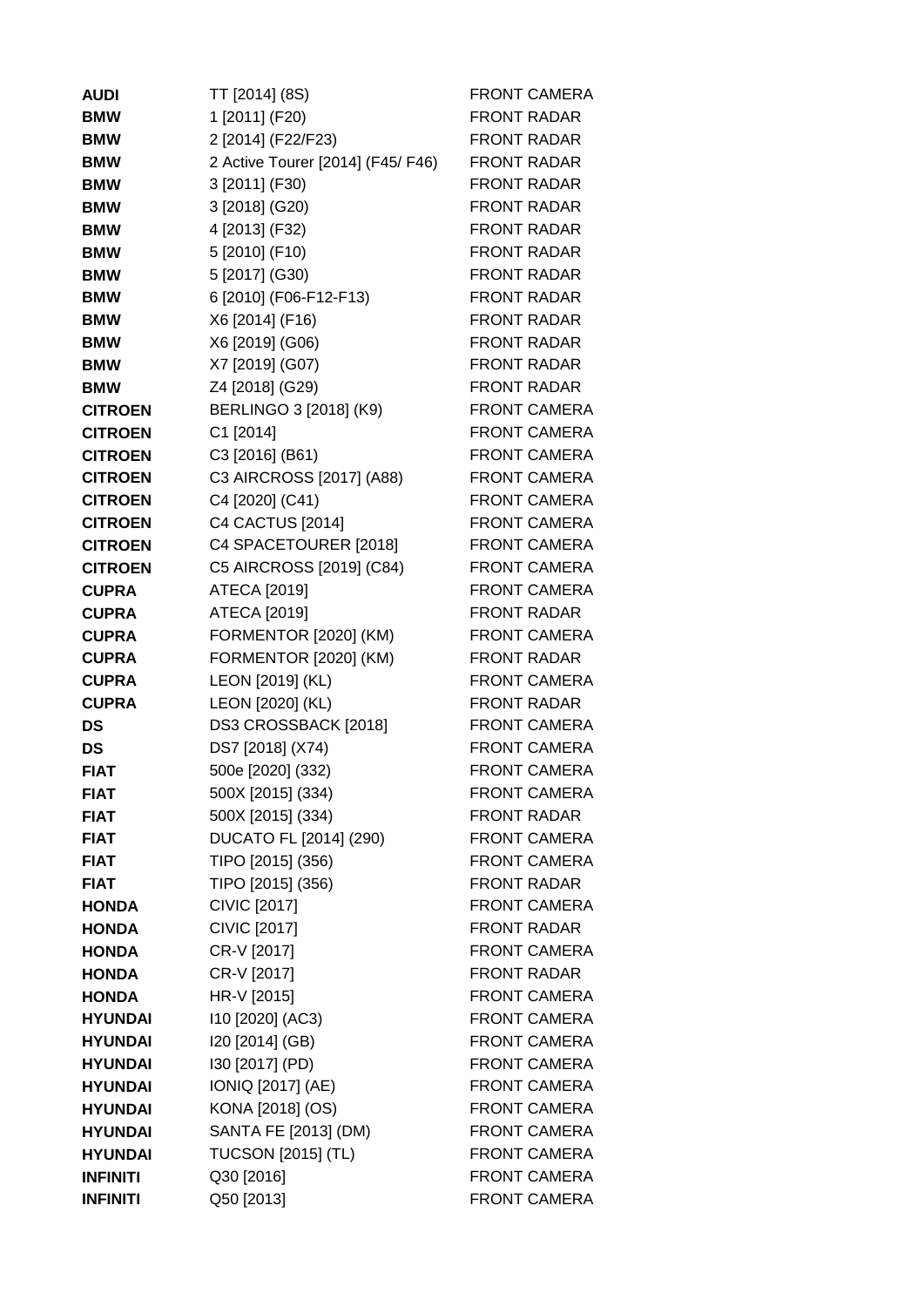| <b>JEEP</b>  | RENEGADE [2014] (BU)      | <b>FRONT CAMERA</b> |
|--------------|---------------------------|---------------------|
| <b>JEEP</b>  | RENEGADE [2014] (BU)      | <b>FRONT RADAR</b>  |
| <b>KIA</b>   | CEED [2018] (CD)          | <b>FRONT CAMERA</b> |
| <b>KIA</b>   | NIRO [2016] (DE)          | FRONT CAMERA        |
| <b>KIA</b>   | OPTIMA [2015] (JF)        | <b>FRONT CAMERA</b> |
| <b>KIA</b>   | RIO [2017]                | FRONT CAMERA        |
| <b>KIA</b>   | SORENTO [2015] (UM)       | <b>FRONT CAMERA</b> |
| <b>KIA</b>   | SPORTAGE [2015] (QL)      | FRONT CAMERA        |
| <b>KIA</b>   | <b>STONIC [2017] (YB)</b> | FRONT CAMERA        |
| <b>LEXUS</b> | CT [2010] (WA)            | <b>FRONT CAMERA</b> |
| <b>LEXUS</b> | CT [2010] (WA)            | <b>FRONT RADAR</b>  |
| <b>LEXUS</b> | ES [2012] (XV60)          | <b>FRONT CAMERA</b> |
| <b>LEXUS</b> | ES [2012] (XV60)          | <b>FRONT RADAR</b>  |
| <b>LEXUS</b> | ES [2018] (XZ10)          | <b>FRONT CAMERA</b> |
| <b>LEXUS</b> | ES [2018] (XZ10)          | <b>FRONT RADAR</b>  |
| <b>LEXUS</b> | GS [2012] (L1)            | <b>FRONT CAMERA</b> |
| <b>LEXUS</b> | GS [2012] (L1)            | <b>FRONT RADAR</b>  |
| <b>LEXUS</b> | GX [2009] (URJ15)         | <b>FRONT RADAR</b>  |
| <b>LEXUS</b> | IS [2013] (E3)            | <b>FRONT CAMERA</b> |
| <b>LEXUS</b> | IS [2013] (E3)            | <b>FRONT RADAR</b>  |
| <b>LEXUS</b> | LC [2016] (Z10)           | <b>FRONT CAMERA</b> |
| <b>LEXUS</b> | LC [2016] (Z10)           | <b>FRONT RADAR</b>  |
| <b>LEXUS</b> | LS [2017] (F5)            | <b>FRONT CAMERA</b> |
| <b>LEXUS</b> | LS [2017] (F5)            | <b>FRONT RADAR</b>  |
| <b>LEXUS</b> | LX [2007] (J2)            | <b>FRONT CAMERA</b> |
| <b>LEXUS</b> | LX [2007] (J2)            | <b>FRONT RADAR</b>  |
| <b>LEXUS</b> | NX [2014] (Z1)            | <b>FRONT CAMERA</b> |
| <b>LEXUS</b> | NX [2014] (Z1)            | <b>FRONT RADAR</b>  |
| <b>LEXUS</b> | RC [2014] (C1)            | <b>FRONT CAMERA</b> |
| <b>LEXUS</b> | RC [2014] (C1)            | <b>FRONT RADAR</b>  |
| <b>LEXUS</b> | RX [2016] (L2)            | <b>FRONT CAMERA</b> |
| <b>LEXUS</b> | RX [2016] (L2)            | <b>FRONT RADAR</b>  |
| <b>LEXUS</b> | UX [2018] (ZA10)          | <b>FRONT CAMERA</b> |
| <b>LEXUS</b> | UX [2018] (ZA10)          | <b>FRONT RADAR</b>  |
| <b>MAN</b>   | TGE [2017]                | <b>FRONT CAMERA</b> |
| <b>MAN</b>   | TGE [2017]                | <b>FRONT RADAR</b>  |
| <b>MAZDA</b> | 2 [2014] (DL)             | <b>FRONT CAMERA</b> |
| <b>MAZDA</b> | 2 [2014] (DL)             | <b>FRONT RADAR</b>  |
| <b>MAZDA</b> | 3 [2014] (BM)             | <b>FRONT CAMERA</b> |
| <b>MAZDA</b> | 3 [2014] (BM)             | <b>FRONT RADAR</b>  |
| <b>MAZDA</b> | 3 [2014] (BM)             | <b>FRONT RADAR</b>  |
| <b>MAZDA</b> | 3 [2019] (BP)             | FRONT CAMERA        |
| <b>MAZDA</b> | 6 [2013] (GJ)             | <b>FRONT CAMERA</b> |
| <b>MAZDA</b> | 6 [2013] (GJ)             | <b>FRONT RADAR</b>  |
| <b>MAZDA</b> | CX-3 [2015]               | <b>FRONT CAMERA</b> |
| <b>MAZDA</b> | CX-3 [2015]               | <b>FRONT RADAR</b>  |
| <b>MAZDA</b> | CX-30 [2019]              | <b>FRONT CAMERA</b> |
| <b>MAZDA</b> | CX-5 [2012]               | FRONT CAMERA        |
| <b>MAZDA</b> | CX-5 [2012]               | <b>FRONT RADAR</b>  |
| <b>MAZDA</b> | CX-5 [2017] (KF)          | <b>FRONT CAMERA</b> |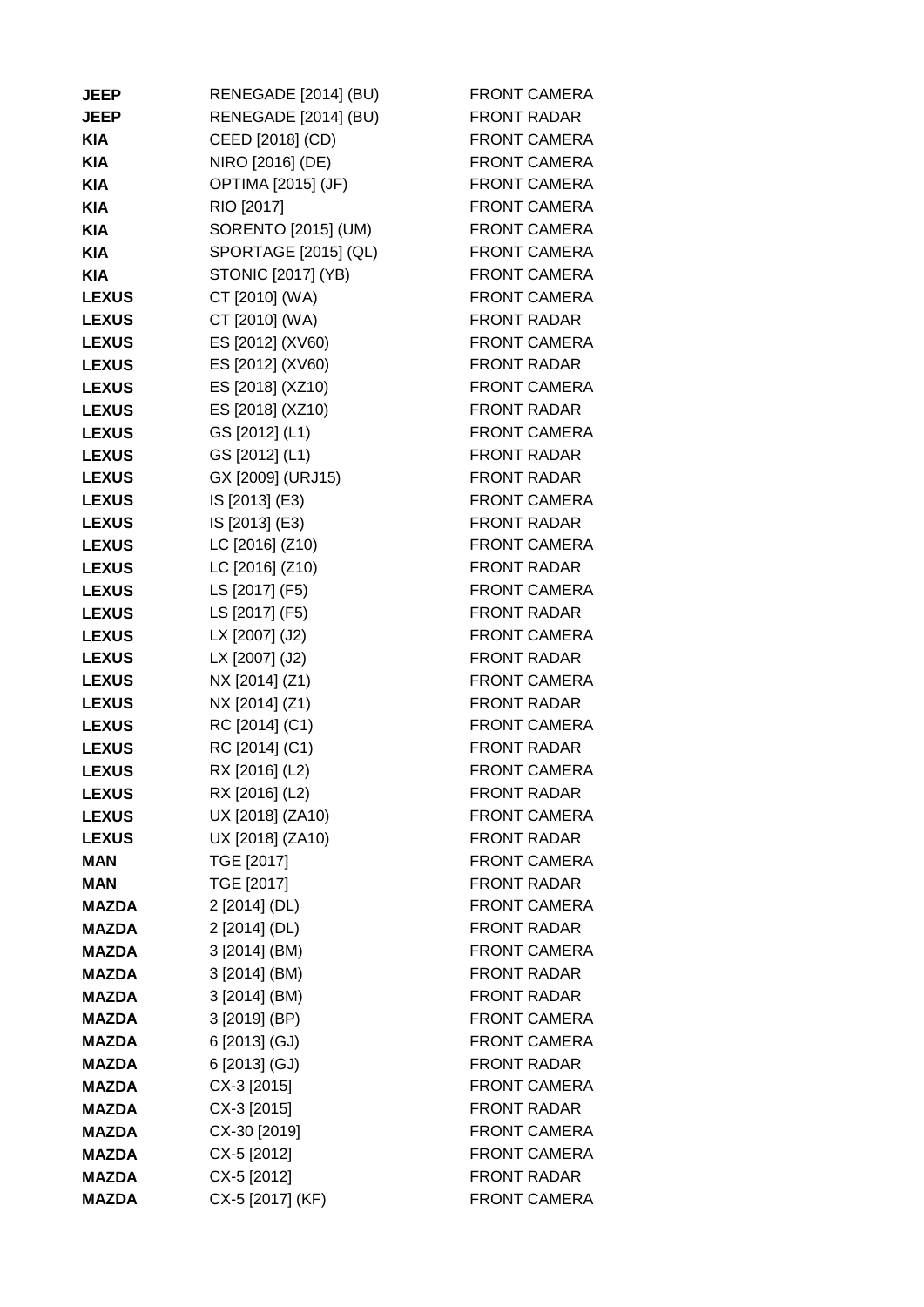| <b>MAZDA</b>      | CX-5 [2017] (KF)          | <b>FRONT RADAR</b>  |
|-------------------|---------------------------|---------------------|
| <b>MAZDA</b>      | MX-5 [2015]               | <b>FRONT CAMERA</b> |
| <b>MAZDA</b>      | MX-5 [2015]               | <b>FRONT RADAR</b>  |
| <b>MERCEDES</b>   | A [2012] (176)            | <b>FRONT CAMERA</b> |
| <b>MERCEDES</b>   | A [2018] (177)            | <b>FRONT CAMERA</b> |
| <b>MERCEDES</b>   | AMG GT [2018] (X290)      | <b>FRONT CAMERA</b> |
| <b>MERCEDES</b>   | B [2011] (246)            | <b>FRONT CAMERA</b> |
| <b>MERCEDES</b>   | B [2019] (247)            | <b>FRONT CAMERA</b> |
| <b>MERCEDES</b>   | C [2007] (204)            | <b>FRONT CAMERA</b> |
| <b>MERCEDES</b>   | C [2014] (205)            | FRONT CAMERA        |
| <b>MERCEDES</b>   | CLA [2013] (117)          | <b>FRONT CAMERA</b> |
| <b>MERCEDES</b>   | CLA [2019] (118)          | <b>FRONT CAMERA</b> |
| <b>MERCEDES</b>   | CLS [2011] (218)          | <b>FRONT CAMERA</b> |
| <b>MERCEDES</b>   | CLS [2017] (257)          | <b>FRONT CAMERA</b> |
| <b>MERCEDES</b>   | E [2009] (212)            | <b>FRONT CAMERA</b> |
| <b>MERCEDES</b>   | EQA [2021] (243)          | <b>FRONT CAMERA</b> |
| <b>MERCEDES</b>   | EQC [2019] (293)          | <b>FRONT CAMERA</b> |
| <b>MERCEDES</b>   | G [2018] (463)            | <b>FRONT CAMERA</b> |
| <b>MERCEDES</b>   | GLA [2013] (X156)         | <b>FRONT CAMERA</b> |
| <b>MERCEDES</b>   | GLA [2020] (247)          | <b>FRONT CAMERA</b> |
| <b>MERCEDES</b>   | GLB [2020] (247)          | <b>FRONT CAMERA</b> |
| <b>MERCEDES</b>   | GLC [2015] (X253)         | <b>FRONT CAMERA</b> |
| <b>MERCEDES</b>   | GLE [2015] (166)          | <b>FRONT CAMERA</b> |
| <b>MERCEDES</b>   | GLE [2015] (292)          | <b>FRONT CAMERA</b> |
| <b>MERCEDES</b>   | GLE [2019] (167)          | <b>FRONT CAMERA</b> |
| <b>MERCEDES</b>   | GLS [2015] (X166)         | <b>FRONT CAMERA</b> |
| <b>MERCEDES</b>   | GLS [2019] (167)          | <b>FRONT CAMERA</b> |
| <b>MERCEDES</b>   | ML [2012] (166)           | <b>FRONT CAMERA</b> |
| <b>MERCEDES</b>   | S [2013] (222)            | <b>FRONT CAMERA</b> |
| <b>MERCEDES</b>   | S [2013] (222)            | <b>NIGHT VISION</b> |
| <b>MERCEDES</b>   | S [2014] (217)            | <b>FRONT CAMERA</b> |
| <b>MERCEDES</b>   | S [2014] (217)            | <b>NIGHT VISION</b> |
| <b>MERCEDES</b>   | S [2014] (217)            | <b>FRONT CAMERA</b> |
| <b>MERCEDES</b>   | S [2014] (217)            | <b>NIGHT VISION</b> |
| <b>MERCEDES</b>   | SLC [2016] (172)          | <b>FRONT CAMERA</b> |
| <b>MERCEDES</b>   | SPRINTER [2006] (906)     | <b>FRONT CAMERA</b> |
| <b>MERCEDES</b>   | SPRINTER [2018] (907-910) | <b>FRONT CAMERA</b> |
| <b>MERCEDES</b>   | V [2014] (447)            | <b>FRONT CAMERA</b> |
| <b>MERCEDES</b>   | X [2017] (470)            | <b>FRONT CAMERA</b> |
| <b>MERCEDES</b>   | X [2017] (470)            | <b>FRONT RADAR</b>  |
| <b>MITSUBISHI</b> | ASX [2010]                | <b>FRONT CAMERA</b> |
| <b>MITSUBISHI</b> | ECLIPSE CROSS [2018] (GK) | <b>FRONT CAMERA</b> |
| <b>MITSUBISHI</b> | L200 [2019]               | <b>FRONT CAMERA</b> |
| <b>MITSUBISHI</b> | OUTLANDER [2012]          | <b>FRONT CAMERA</b> |
| <b>MITSUBISHI</b> | <b>SPACE STAR [2013]</b>  | <b>FRONT CAMERA</b> |
| <b>NISSAN</b>     | LEAF [2017] (ZE1)         | <b>FRONT CAMERA</b> |
| <b>NISSAN</b>     | LEAF [2017] (ZE1)         | <b>FRONT RADAR</b>  |
| <b>NISSAN</b>     | MICRA [2017] (K14)        | <b>FRONT CAMERA</b> |
| <b>NISSAN</b>     | MICRA [2017] (K14)        | <b>FRONT RADAR</b>  |
| <b>NISSAN</b>     | PULSAR [2014] (C13)       | <b>FRONT RADAR</b>  |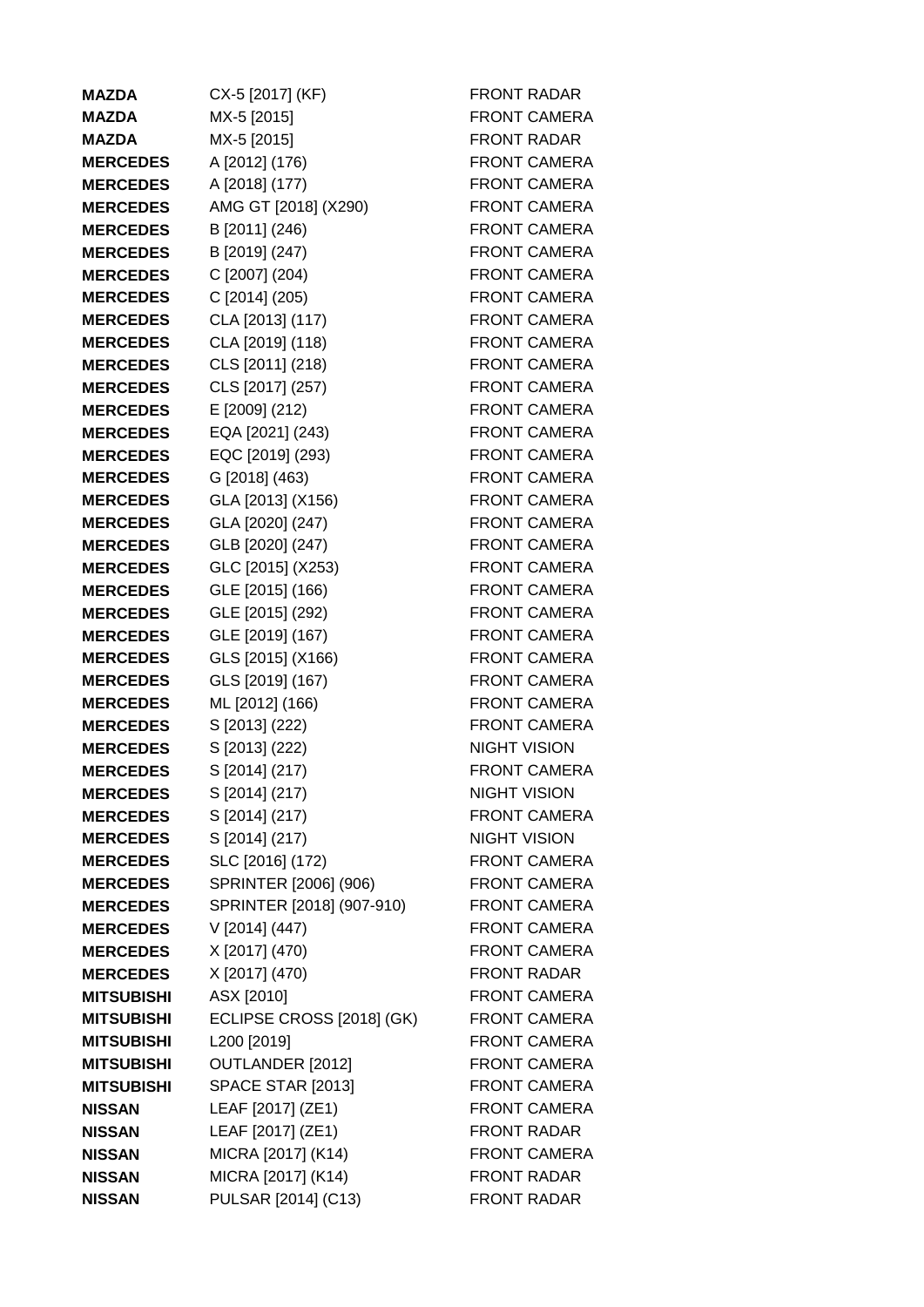| <b>NISSAN</b>  | QASHQAI [2013] (J11)        | <b>FRONT CAMERA</b> |
|----------------|-----------------------------|---------------------|
| <b>NISSAN</b>  | QASHQAI [2013] (J11)        | <b>FRONT RADAR</b>  |
| <b>NISSAN</b>  | X-TRAIL [2014] (T32)        | <b>FRONT CAMERA</b> |
| <b>NISSAN</b>  | X-TRAIL [2014] (T32)        | <b>FRONT RADAR</b>  |
| <b>OPEL</b>    | <b>COMBO E [2018]</b>       | <b>FRONT CAMERA</b> |
| <b>OPEL</b>    | CROSSLAND X [2017]          | <b>FRONT CAMERA</b> |
| <b>OPEL</b>    | GRANDLAND X [2017]          | <b>FRONT CAMERA</b> |
| <b>OPEL</b>    | <b>MOVANO</b> [2010]        | FRONT CAMERA        |
| <b>PEUGEOT</b> | 108 [2014]                  | <b>FRONT CAMERA</b> |
| <b>PEUGEOT</b> | 3008 [2016] (P84)           | <b>FRONT CAMERA</b> |
| <b>PEUGEOT</b> | 308 [2013] (T9)             | <b>FRONT CAMERA</b> |
| <b>PEUGEOT</b> | 5008 [2017] (P87)           | <b>FRONT CAMERA</b> |
| <b>PEUGEOT</b> | PARTNER [2018] (K9)         | <b>FRONT CAMERA</b> |
| <b>PEUGEOT</b> | RIFTER [2018] (K9)          | <b>FRONT CAMERA</b> |
| <b>PORSCHE</b> | 911 [2011] (991)            | <b>FRONT CAMERA</b> |
| <b>PORSCHE</b> | 911 [2019] (992)            | <b>FRONT CAMERA</b> |
| <b>PORSCHE</b> | CAYENNE [2011] (958)        | <b>FRONT CAMERA</b> |
| <b>PORSCHE</b> | CAYENNE [2011] (958)        | <b>FRONT RADAR</b>  |
| <b>PORSCHE</b> | CAYENNE [2018] (9YA)        | <b>FRONT CAMERA</b> |
| <b>PORSCHE</b> | CAYENNE [2018] (9YA)        | <b>FRONT RADAR</b>  |
| <b>PORSCHE</b> | MACAN [2013] (95B)          | <b>FRONT CAMERA</b> |
| <b>PORSCHE</b> | MACAN [2013] (95B)          | <b>FRONT RADAR</b>  |
| <b>PORSCHE</b> | PANAMERA [2016] (971)       | <b>FRONT CAMERA</b> |
| <b>RENAULT</b> | ARKANA [2019] (XJL)         | <b>FRONT CAMERA</b> |
| <b>RENAULT</b> | <b>CAPTUR II [2020]</b>     | <b>FRONT CAMERA</b> |
| <b>RENAULT</b> | CLIO V [2019]               | <b>FRONT CAMERA</b> |
| <b>RENAULT</b> | ESPACE V PH01 [2015] (XFC)  | <b>FRONT CAMERA</b> |
| <b>RENAULT</b> | ESPACE V PH02 [2021] (XFC)  | <b>FRONT CAMERA</b> |
| <b>RENAULT</b> | KADJAR [2015] (XFE)         | <b>FRONT CAMERA</b> |
| <b>RENAULT</b> | <b>KOLEOS</b> [2017]        | <b>FRONT CAMERA</b> |
| <b>RENAULT</b> | MASTER III [2010] (X62)     | <b>FRONT CAMERA</b> |
| <b>RENAULT</b> | MEGANE IV PH01 [2016] (XFB) | <b>FRONT CAMERA</b> |
| <b>RENAULT</b> | MEGANE IV PH02 [2021] (XFF) | <b>FRONT CAMERA</b> |
| <b>RENAULT</b> | <b>SCENIC IV [2016]</b>     | <b>FRONT CAMERA</b> |
| <b>RENAULT</b> | TALISMAN PH01 [2015] (XFD)  | <b>FRONT CAMERA</b> |
| <b>RENAULT</b> | TALISMAN PH02 [2021] (XFD)  | <b>FRONT CAMERA</b> |
| <b>RENAULT</b> | TWINGO III [2014] (X07)     | <b>FRONT CAMERA</b> |
| <b>RENAULT</b> | ZOE II [2020] (X10)         | <b>FRONT CAMERA</b> |
| <b>SEAT</b>    | ALHAMBRA [2011] (7N)        | <b>FRONT CAMERA</b> |
| <b>SEAT</b>    | ARONA [2017] (KJ)           | <b>FRONT RADAR</b>  |
| <b>SEAT</b>    | ATECA [2016]                | <b>FRONT CAMERA</b> |
| SEAT           | ATECA [2016]                | <b>FRONT RADAR</b>  |
| <b>SEAT</b>    | IBIZA [2018] (KJ)           | <b>FRONT RADAR</b>  |
| <b>SEAT</b>    | LEON [2012] (5F)            | <b>FRONT CAMERA</b> |
| <b>SEAT</b>    | LEON [2012] (5F)            | <b>FRONT RADAR</b>  |
| <b>SEAT</b>    | LEON [2020] (KL)            | <b>FRONT CAMERA</b> |
| <b>SEAT</b>    | LEON [2020] (KL)            | <b>FRONT RADAR</b>  |
| <b>SEAT</b>    | MII II [2020]               | <b>FRONT CAMERA</b> |
| <b>SEAT</b>    | TARRACO [2019] (KN)         | <b>FRONT CAMERA</b> |
| <b>SEAT</b>    | TARRACO [2019] (KN)         | <b>FRONT RADAR</b>  |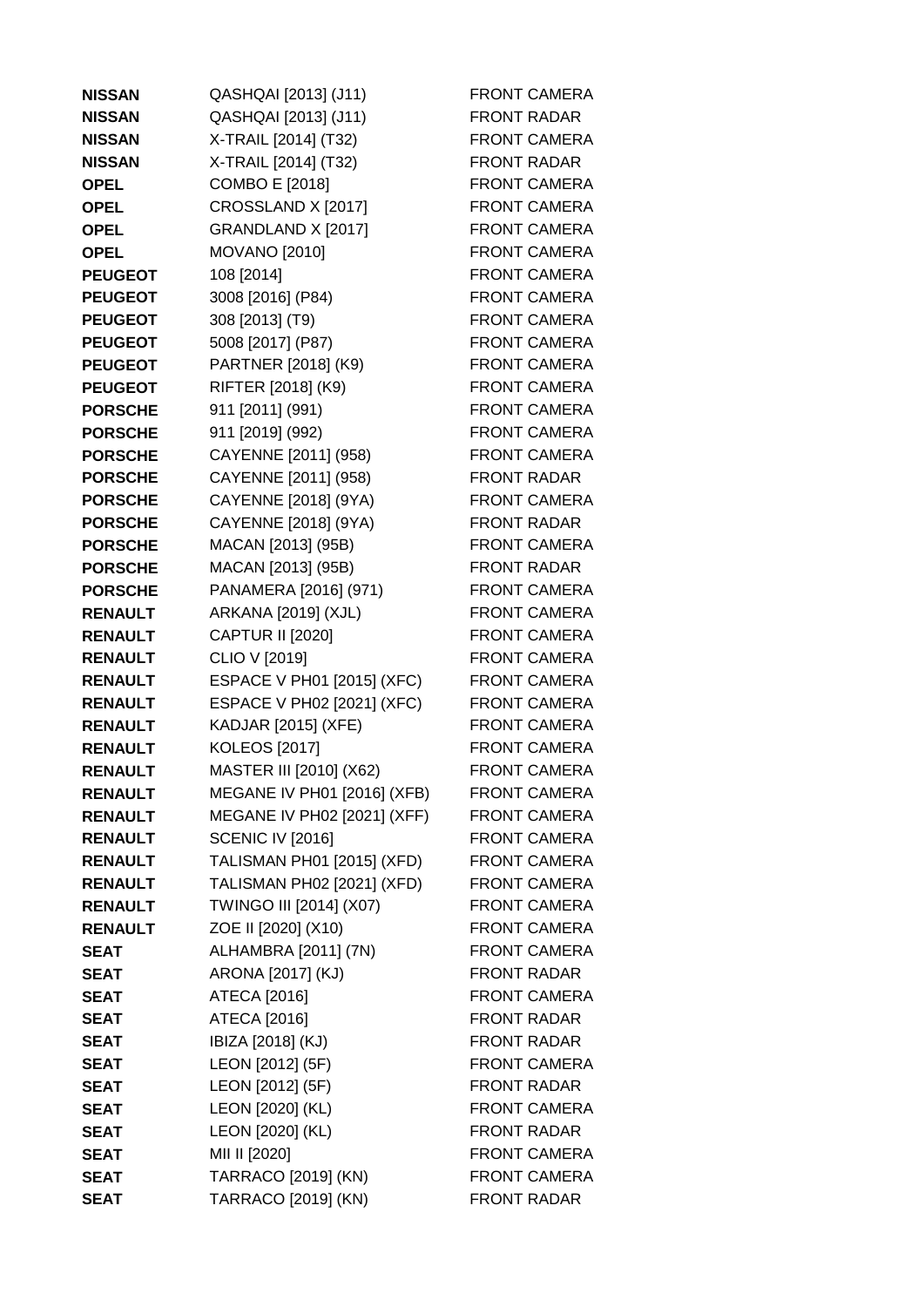| <b>SKODA</b>     | CITIGO II [2020]          | <b>FRONT CAMERA</b> |
|------------------|---------------------------|---------------------|
| <b>SKODA</b>     | <b>ENYAQ [2020]</b>       | <b>FRONT CAMERA</b> |
| <b>SKODA</b>     | FABIA [2014] (NJ)         | <b>FRONT RADAR</b>  |
| <b>SKODA</b>     | KAMIQ [2019]              | <b>FRONT CAMERA</b> |
| <b>SKODA</b>     | KAMIQ [2019]              | <b>FRONT RADAR</b>  |
| <b>SKODA</b>     | KAROQ [2017] (NU)         | <b>FRONT CAMERA</b> |
| <b>SKODA</b>     | KAROQ [2017] (NU)         | <b>FRONT RADAR</b>  |
| <b>SKODA</b>     | <b>KODIAQ [2017]</b>      | <b>FRONT CAMERA</b> |
| <b>SKODA</b>     | <b>KODIAQ [2017]</b>      | <b>FRONT RADAR</b>  |
| <b>SKODA</b>     | OCTAVIA [2013] (5E)       | FRONT CAMERA        |
| <b>SKODA</b>     | OCTAVIA [2013] (5E)       | <b>FRONT RADAR</b>  |
| <b>SKODA</b>     | OCTAVIA [2020] (NX)       | <b>FRONT CAMERA</b> |
| <b>SKODA</b>     | OCTAVIA [2020] (NX)       | <b>FRONT RADAR</b>  |
| <b>SKODA</b>     | RAPID [2012] (NH)         | <b>FRONT RADAR</b>  |
| <b>SKODA</b>     | <b>SCALA [2019]</b>       | FRONT CAMERA        |
| <b>SKODA</b>     | <b>SCALA [2019]</b>       | <b>FRONT RADAR</b>  |
| <b>SKODA</b>     | SUPERB [2015] (3V)        | <b>FRONT CAMERA</b> |
| <b>SKODA</b>     | SUPERB [2015] (3V)        | <b>FRONT RADAR</b>  |
| <b>SMART</b>     | FORFOUR [2014] (W453)     | FRONT CAMERA        |
| <b>SSANGYONG</b> | <b>TIVOLI</b> [2015]      | <b>FRONT CAMERA</b> |
| <b>SUZUKI</b>    | ACROSS [2020] (A5Z)       | <b>FRONT RADAR</b>  |
| <b>SUZUKI</b>    | IGNIS [2016] (MF)         | FRONT CAMERA        |
| <b>SUZUKI</b>    | JIMNY [2018]              | <b>FRONT CAMERA</b> |
| <b>SUZUKI</b>    | S-CROSS [2013]            | <b>FRONT RADAR</b>  |
| <b>SUZUKI</b>    | SWACE [2020] (AMZ)        | <b>FRONT RADAR</b>  |
| <b>SUZUKI</b>    | <b>SWIFT [2017]</b>       | <b>FRONT CAMERA</b> |
| <b>SUZUKI</b>    | <b>SWIFT [2017]</b>       | <b>FRONT RADAR</b>  |
| <b>SUZUKI</b>    | VITARA [2015] (APK)       | FRONT CAMERA        |
| <b>SUZUKI</b>    | VITARA [2015] (APK)       | <b>FRONT RADAR</b>  |
| <b>TOYOTA</b>    | AURIS [2012] (E18)        | <b>FRONT CAMERA</b> |
| <b>TOYOTA</b>    | AVALON [2012] (X4)        | <b>FRONT CAMERA</b> |
| <b>TOYOTA</b>    | AVENSIS [2009] (T27)      | <b>FRONT CAMERA</b> |
| <b>TOYOTA</b>    | AYGO [2014]               | <b>FRONT CAMERA</b> |
| <b>TOYOTA</b>    | CAMRY [2017] (V7/VA7/VH7) | <b>FRONT CAMERA</b> |
| <b>TOYOTA</b>    | CAMRY [2017] (V7/VA7/VH7) | <b>FRONT RADAR</b>  |
| <b>TOYOTA</b>    | C-HR [2016] (X1)          | <b>FRONT CAMERA</b> |
| <b>TOYOTA</b>    | C-HR [2016] (X1)          | <b>FRONT RADAR</b>  |
| <b>TOYOTA</b>    | <b>COROLLA [2013]</b>     | <b>FRONT CAMERA</b> |
| <b>TOYOTA</b>    | <b>COROLLA [2019]</b>     | <b>FRONT CAMERA</b> |
| <b>TOYOTA</b>    | <b>COROLLA [2019]</b>     | <b>FRONT RADAR</b>  |
| <b>TOYOTA</b>    | FORTUNER [2015]           | FRONT CAMERA        |
| <b>TOYOTA</b>    | FORTUNER [2015]           | <b>FRONT RADAR</b>  |
| <b>TOYOTA</b>    | HIGHLANDER [2013] (U5)    | <b>FRONT CAMERA</b> |
| <b>TOYOTA</b>    | HIGHLANDER [2013] (U5)    | <b>FRONT RADAR</b>  |
| <b>TOYOTA</b>    | <b>HILUX [2015]</b>       | <b>FRONT CAMERA</b> |
| <b>TOYOTA</b>    | <b>HILUX [2015]</b>       | <b>FRONT RADAR</b>  |
| <b>TOYOTA</b>    | LAND CRUISER [2007] (200) | <b>FRONT CAMERA</b> |
| <b>TOYOTA</b>    | LAND CRUISER [2007] (200) | <b>FRONT RADAR</b>  |
| <b>TOYOTA</b>    | MIRAI [2015] (JPD1)       | <b>FRONT RADAR</b>  |
| <b>TOYOTA</b>    | PRIUS [2016] (W5)         | FRONT CAMERA        |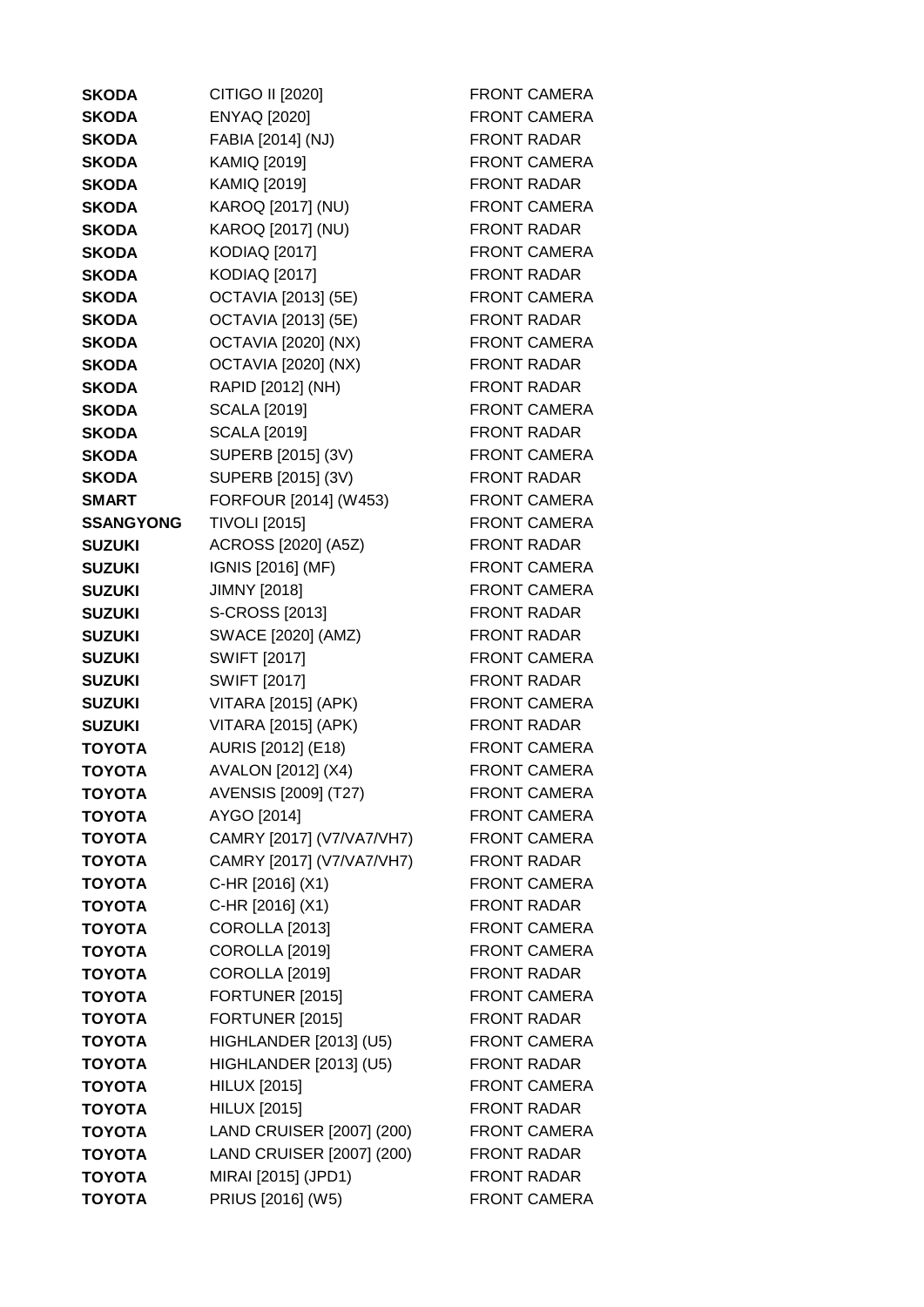| <b>TOYOTA</b>     | PRIUS [2016] (W5)          | <b>FRONT RADAR</b>  |
|-------------------|----------------------------|---------------------|
| <b>TOYOTA</b>     | RAV 4 [2013] (A4)          | <b>FRONT CAMERA</b> |
| <b>TOYOTA</b>     | RAV 4 [2013] (A4)          | <b>FRONT RADAR</b>  |
| <b>TOYOTA</b>     | RAV 4 [2019] (A5)          | <b>FRONT CAMERA</b> |
| <b>TOYOTA</b>     | RAV 4 [2019] (A5)          | <b>FRONT RADAR</b>  |
| <b>TOYOTA</b>     | <b>SEQUOIA [2008]</b>      | <b>FRONT CAMERA</b> |
| <b>TOYOTA</b>     | <b>SEQUOIA [2008]</b>      | <b>FRONT RADAR</b>  |
| <b>TOYOTA</b>     | <b>SIENNA [2010]</b>       | <b>FRONT CAMERA</b> |
| <b>TOYOTA</b>     | SIENNA [2010]              | <b>FRONT RADAR</b>  |
| <b>TOYOTA</b>     | <b>TACOMA [2015]</b>       | <b>FRONT RADAR</b>  |
| <b>TOYOTA</b>     | YARIS [2011] (P13)         | <b>FRONT CAMERA</b> |
| <b>TOYOTA</b>     | YARIS [2020] (P21)         | <b>FRONT CAMERA</b> |
| <b>TOYOTA</b>     | YARIS [2020] (P21)         | <b>FRONT RADAR</b>  |
| <b>VAUXHALL</b>   | <b>COMBO E [2018]</b>      | <b>FRONT CAMERA</b> |
| <b>VAUXHALL</b>   | CROSSLAND X [2017]         | <b>FRONT CAMERA</b> |
| <b>VAUXHALL</b>   | GRANDLAND X [2017]         | <b>FRONT CAMERA</b> |
| <b>VAUXHALL</b>   | <b>MOVANO [2010]</b>       | <b>FRONT CAMERA</b> |
| <b>VOLKSWAGEN</b> | <b>ARTEON [2017]</b>       | <b>FRONT CAMERA</b> |
| <b>VOLKSWAGEN</b> | <b>ARTEON [2017]</b>       | <b>FRONT RADAR</b>  |
| <b>VOLKSWAGEN</b> | CADDY [2015] (SA)          | <b>FRONT RADAR</b>  |
| <b>VOLKSWAGEN</b> | CADDY V [2020] (SB)        | <b>FRONT CAMERA</b> |
| <b>VOLKSWAGEN</b> | CARAVELLE T6 [2015] (SG)   | <b>FRONT RADAR</b>  |
| <b>VOLKSWAGEN</b> | CARAVELLE T6.1 [2020] (SG) | <b>FRONT CAMERA</b> |
| <b>VOLKSWAGEN</b> | <b>CRAFTER [2017] (SY)</b> | <b>FRONT CAMERA</b> |
| <b>VOLKSWAGEN</b> | CRAFTER [2017] (SY)        | <b>FRONT RADAR</b>  |
| <b>VOLKSWAGEN</b> | GOLF VII [2012] (5G)       | <b>FRONT CAMERA</b> |
| <b>VOLKSWAGEN</b> | GOLF VII [2012] (5G)       | <b>FRONT RADAR</b>  |
| <b>VOLKSWAGEN</b> | GOLF VII SPORTSVAN [2014]  | <b>FRONT CAMERA</b> |
| <b>VOLKSWAGEN</b> | GOLF VII SPORTSVAN [2014]  | <b>FRONT RADAR</b>  |
| <b>VOLKSWAGEN</b> | GOLF VIII [2020] (CD)      | <b>FRONT CAMERA</b> |
| <b>VOLKSWAGEN</b> | GOLF VIII [2020] (CD)      | <b>FRONT RADAR</b>  |
| <b>VOLKSWAGEN</b> | ID.3 [2020] (E1)           | <b>FRONT CAMERA</b> |
| <b>VOLKSWAGEN</b> | ID.4 [2020] (E21)          | <b>FRONT CAMERA</b> |
| <b>VOLKSWAGEN</b> | MULTIVAN T6 [2015] (SG)    | <b>FRONT RADAR</b>  |
| <b>VOLKSWAGEN</b> | MULTIVAN T6.1 [2020] (SG)  | <b>FRONT CAMERA</b> |
| <b>VOLKSWAGEN</b> | PASSAT [2011] (36)         | <b>FRONT CAMERA</b> |
| <b>VOLKSWAGEN</b> | PASSAT [2014] (3G)         | <b>FRONT CAMERA</b> |
| <b>VOLKSWAGEN</b> | PASSAT [2014] (3G)         | <b>FRONT RADAR</b>  |
| <b>VOLKSWAGEN</b> | PASSAT CC [2008] (35)      | <b>FRONT CAMERA</b> |
| <b>VOLKSWAGEN</b> | PHAETON [2002] (3D)        | <b>FRONT CAMERA</b> |
| <b>VOLKSWAGEN</b> | POLO [2014] (6C)           | <b>FRONT RADAR</b>  |
| <b>VOLKSWAGEN</b> | POLO [2018] (AW)           | <b>FRONT CAMERA</b> |
| <b>VOLKSWAGEN</b> | POLO [2018] (AW)           | <b>FRONT RADAR</b>  |
| <b>VOLKSWAGEN</b> | SHARAN [2010] (7N)         | <b>FRONT CAMERA</b> |
| <b>VOLKSWAGEN</b> | SHARAN [2010] (7N)         | <b>FRONT RADAR</b>  |
| <b>VOLKSWAGEN</b> | <b>T-CROSS [2019]</b>      | <b>FRONT CAMERA</b> |
| <b>VOLKSWAGEN</b> | <b>T-CROSS [2019]</b>      | <b>FRONT RADAR</b>  |
| <b>VOLKSWAGEN</b> | TIGUAN [2007] (5N)         | <b>FRONT CAMERA</b> |
| <b>VOLKSWAGEN</b> | TIGUAN [2016] (AD/AX)      | <b>FRONT CAMERA</b> |
| <b>VOLKSWAGEN</b> | TIGUAN [2016] (AD/AX)      | <b>FRONT RADAR</b>  |